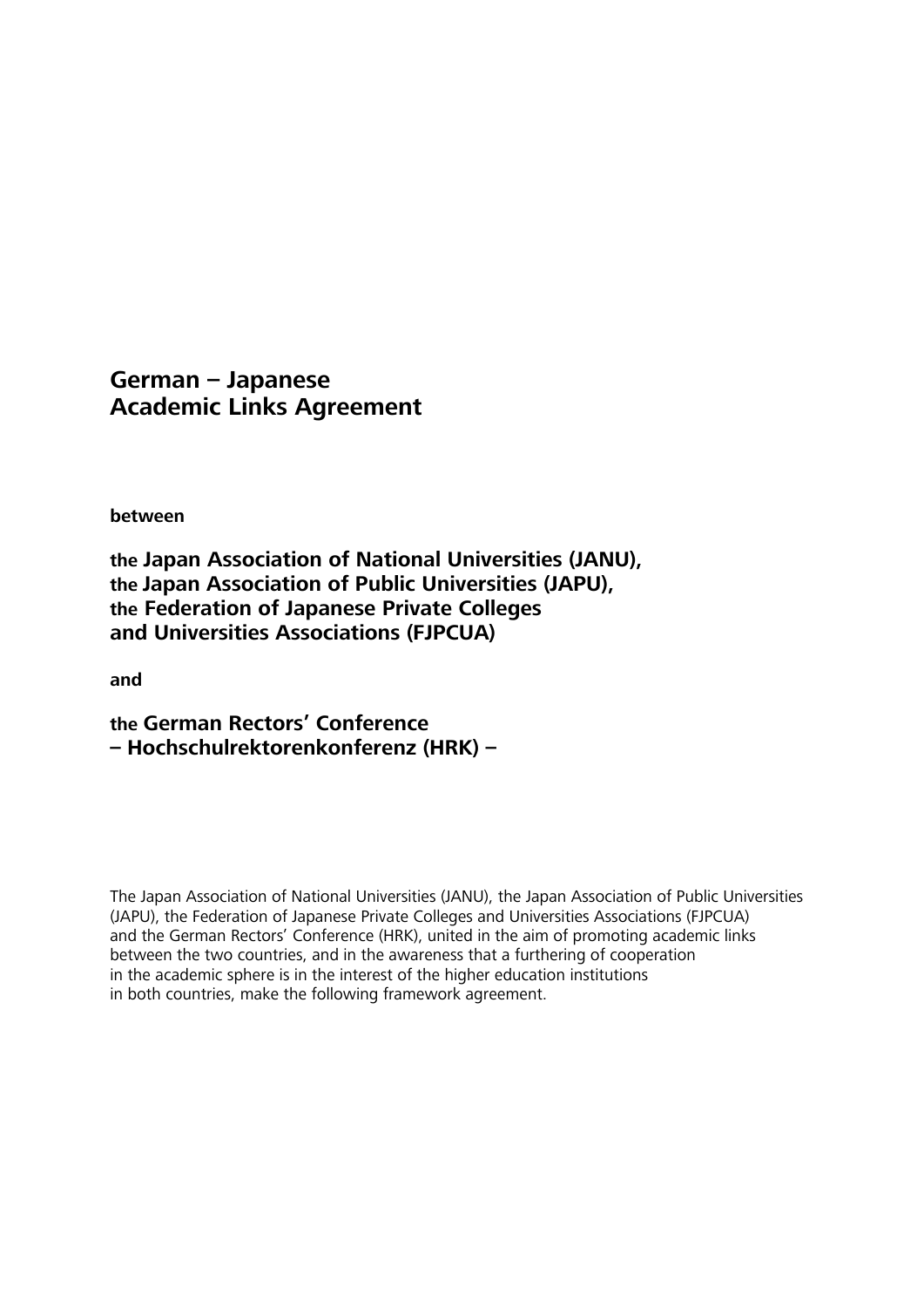## **ARTICLE 1 Purpose and Membership**

- (1) The partners to this agreement intend to promote cooperation in the areas of teaching and study, research and development, exchange of students, placement of doctoral candidates, exchange of senior and junior teaching staff and researchers.
- (2) A higher education institution which is represented in the Japan Association of National Universities (JANU), the Japan Association of Public Universities (JAPU), and the Federation of Japanese Private Colleges and Universities Associations (FJPCUA) on the one side, and in the German Rectors' Conference (HRK) on the other side is entitled to cooperate directly in accordance with the terms of this agreement with any signatory from the other country.
- (3) This framework agreement shall be supplemented by details of partnership arrangements negotiated bilaterally between cooperating institutions in each country. While signatories are expected to promote cooperation, no higher education institution is expected to enter into partnership obligations beyond its resources.

### **ARTICLE 2 Fields of Cooperation**

Cooperation is to be sought especially:

- in the exchange of undergraduate and graduate students;
- in the placement of Japanese and German graduates and doctoral candidates respectively, and in the placement of researchers;
- in the fostering and implementation of cooperation in the curricular design and implementation of study programmes;
- in the development of joint programmes at bachelor and master level, ending with either a joint or double degree;
- in the fostering of bi-nationally supervised doctoral thesis ("cotutelle de thèse");
- in the fostering and implementing of joint research projects;
- through participation in joint academic events such as symposia, conferences, colloquia, etc.; and
- in establishing contacts in research and teaching, and in exchanging research information via publications, teaching materials, and electronic networks.

### **ARTICLE 3 Student Exchange**

- (1) Japanese and German students who study at the host institution in the framework of structured exchange programmes will receive a tuition waiver, if agreed bilaterally by the higher education institutions concerned.
- (2) Exchanges will be arranged at the individual institutional level. Each participating institution will be responsible for managing its reciprocity requirements.
- (3) The host institutions will provide to the home institution a statement/transcript of study undertaken and/or credit point achievements of each exchange student.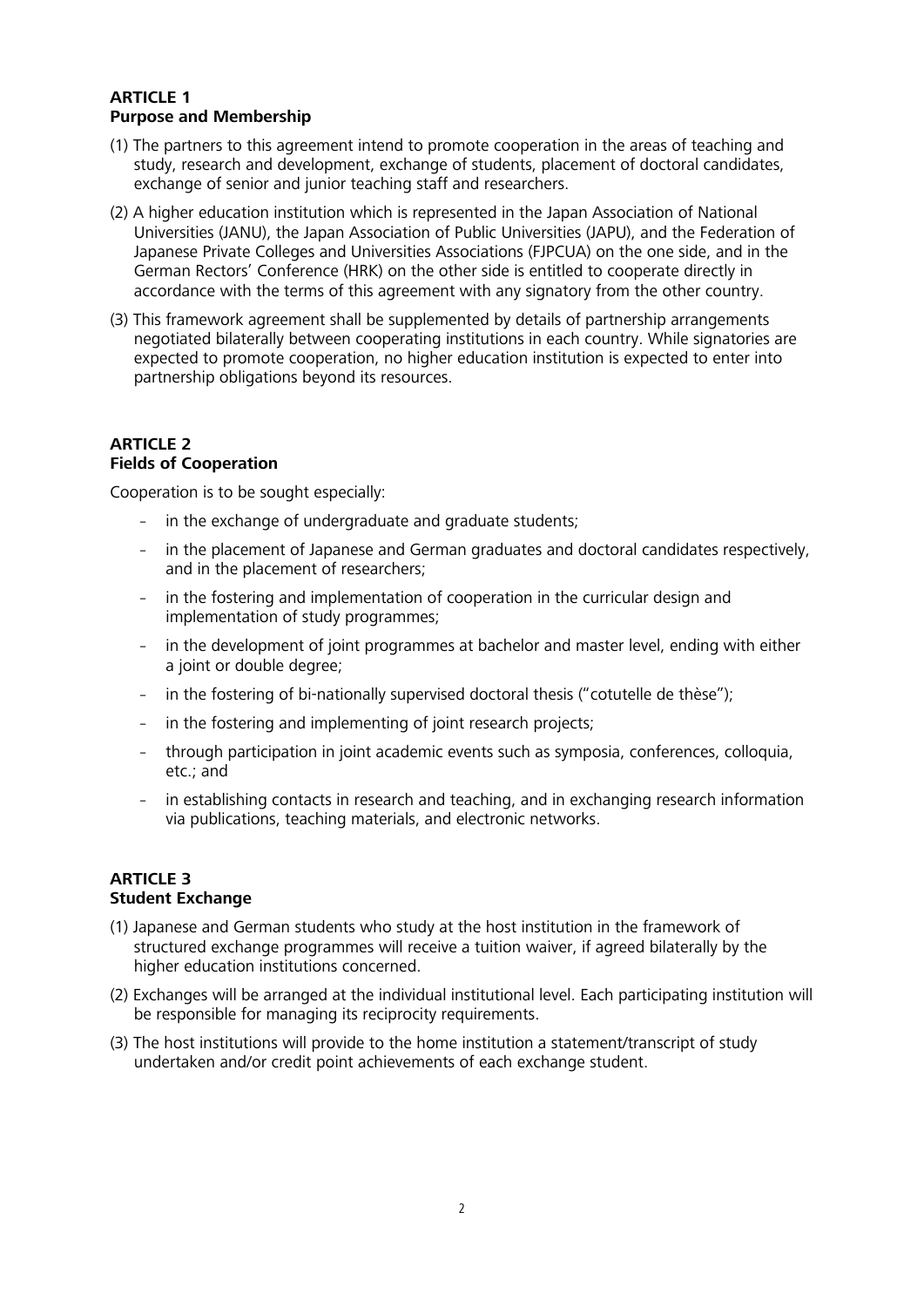## **ARTICLE 4 Admissions**

(1) The basis for entry of students will be agreed between each home and host institution, with each taking into account applicants' records of achievement, goals and the comparability of courses to be undertaken. To guide admission decisions, the Japan Association of National Universities, the Japan Association of Public Universities, and the Federation of Japanese Private Colleges and Universities Associations on the one side and the German Rectors' Conference on the other side will engage in further consultations to set up recommendations for admission for Japanese and German students and graduates at the higher education institutions in both countries, including the admission to doctoral work/programmes. These recommendations shall become part of this agreement as Appendix 1.

## **ARTICLE 5 Staff Exchange**

- (1) Proposals regarding the attachment of academic staff or researchers to a host institution shall be agreed in writing between the departments and institutes concerned well in advance of the period of stay.
- (2) The parties to the agreement share the view that due consideration should be given to the wishes of both parties regarding the exchange of personnel and connected matters.

#### **ARTICLE 6 Arrangements and Support**

- (1) The partner institutions, agreeing on exchanges and attachments, shall attempt to provide every necessary support to participants in the exchange during their stay. They shall allow the participants to use – as far as possible – the host institution's academic resources and amenities on the same terms as members of the host institution in the same category.
- (2).The host institution shall endeavour to help participants gain access also to necessary facilities such as archives, libraries, museums, and laboratories, including computer facilities, which are required for the successful completion of their academic programme or research in the host institution.
- (3) Participating students will enjoy the same rights and privileges and be subject to the same regulations and discipline as students of the host institution.

## **ARTICLE 7 Programme Implementation**

- (1) Details of the implementation of programmes in partner institutions shall be jointly worked out by the appropriate academic institutes and departments and approved by appropriate authorities in those institutions. Specific work programmes of this kind do not rule out additional academic contacts.
- (2) The Japan Association of National Universities, the Japan Association of Public Universities, and the Federation of Japanese Private Colleges and Universities Associations on the one side and the German Rectors' Conference on the other side may facilitate broad national academic contact and exchange programmes with varying patterns of voluntary involvement of signatory institutions in the two countries, utilising the good offices of allied bodies.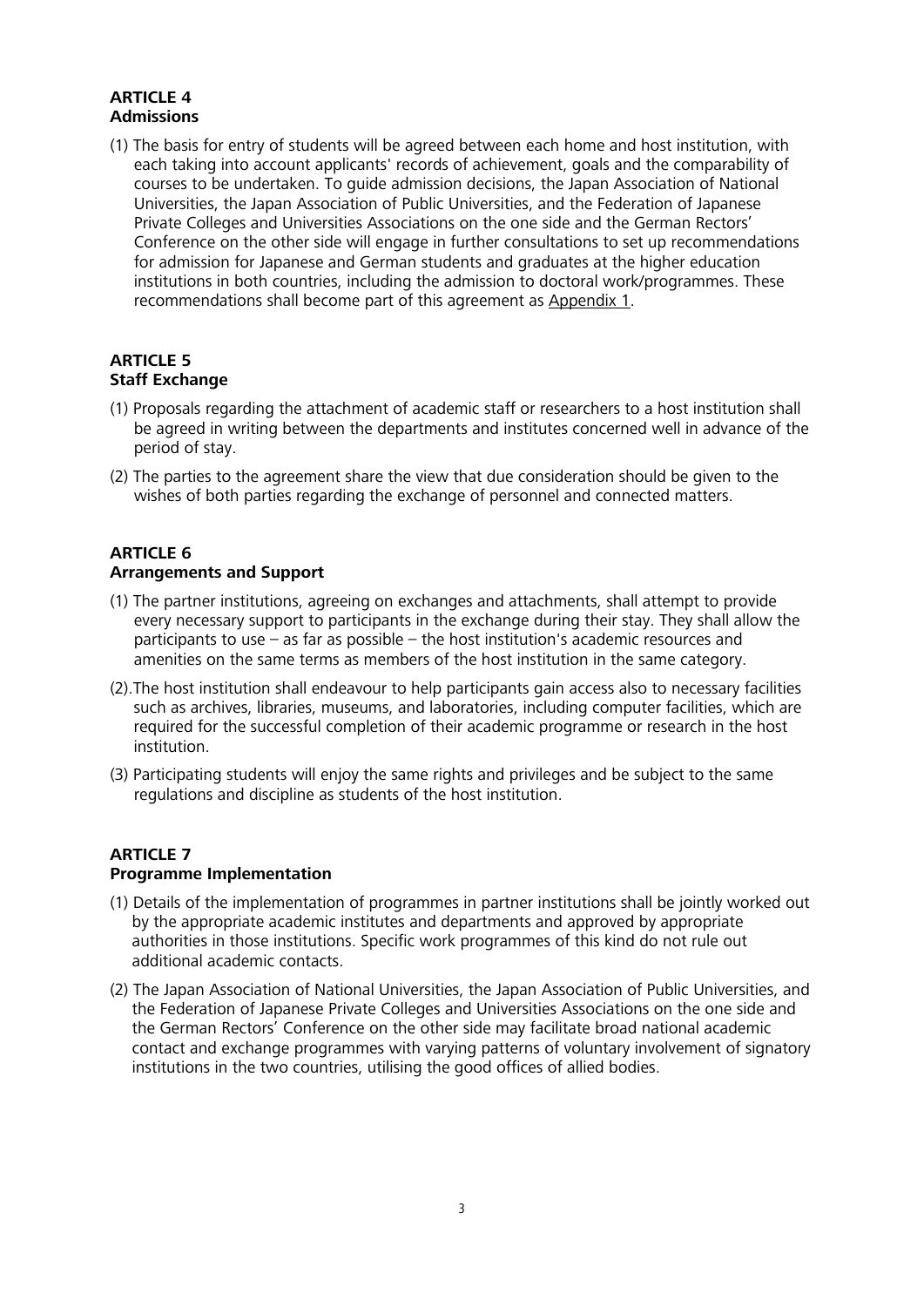## **ARTICLE 8 Consultation**

Representatives of the Japan Association of National Universities, the Japan Association of Public Universities, and the Federation of Japanese Private Colleges and Universities Associations on the one side and the German Rectors' Conference on the other side shall consult at regular intervals to consider the progress of cooperation and to investigate further projects.

General information on both national higher education systems is provided in Appendix 2.

### **ARTICLE 9 Duration**

This agreement shall be valid for five years. It shall be renewed for a further five years unless one of the parties gives written notice of discontinuation at least six months before the date of its termination. Any amendments shall be agreed in writing after joint consultations.

## **ARTICLE 10**

This agreement shall come into operation after each party has gone through the appropriate procedure of assent and authorisation and after the signed texts of agreements have been exchanged.

The English version is the valid one and both sides may produce translated versions (Japanese/German) for dissemination purposes.

Bonn/Tokyo, 26 June 2015

Japan Association of National Universities (JANU) German Rectors' Conference (HRK)

Prof. Dr. Susumu Satomi President

Prof. Dr. Horst Hippler President

Japan Association of Public Universities (JAPU)

Prof. Dr. Masayoshi Kiyohara President

Federation of Japanese Private Colleges and Universities Associations (FJPCUA)

Prof. Dr. Atsushi Seike President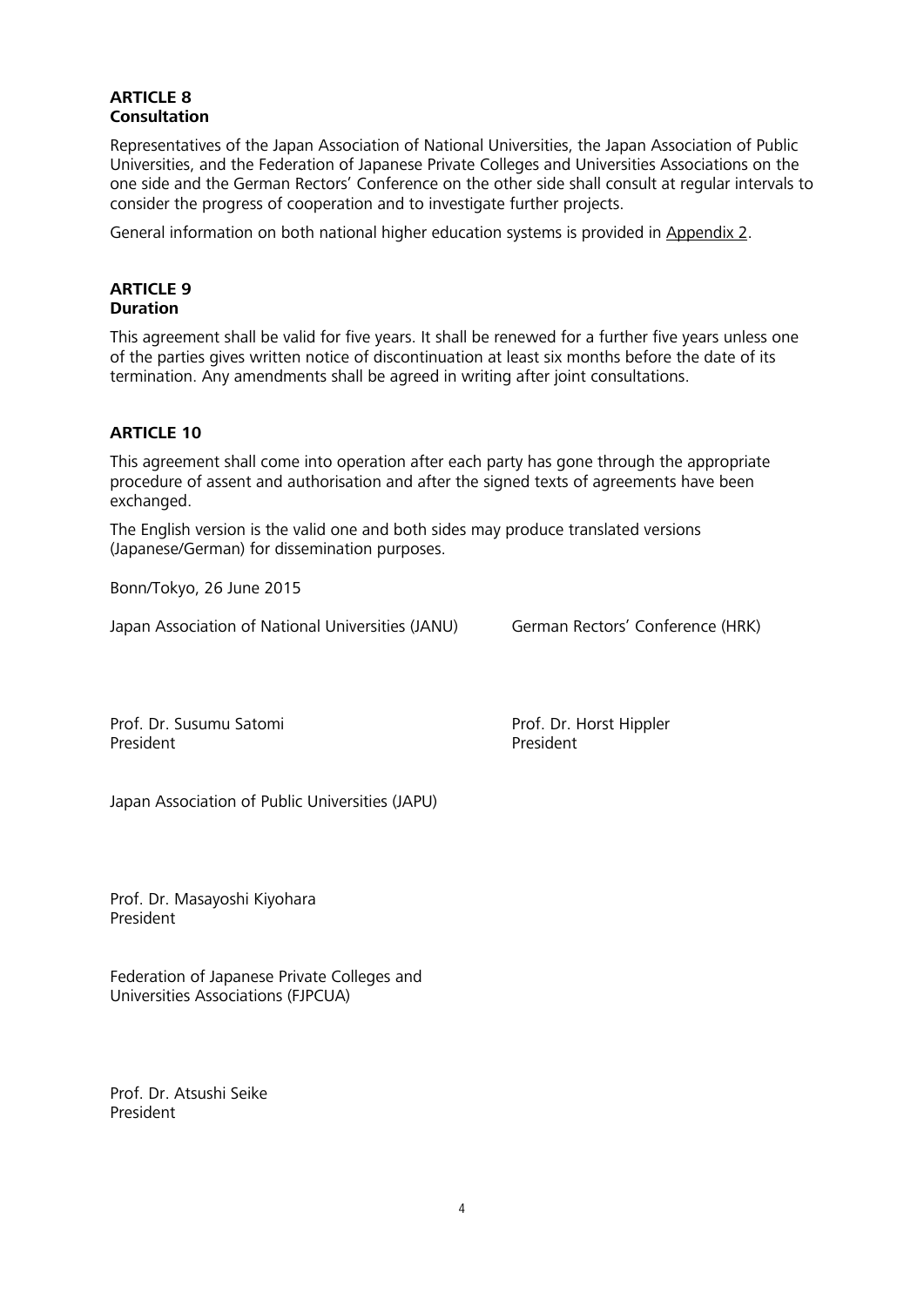## **APPENDIX 1 GERMAN – JAPANESE ACADEMIC LINKS AGREEMENT**

RECOMMENDATIONS FOR ADMISSION TO HIGHER EDUCATION STUDIES

Decisions on admission of students with German qualifications to Japanese higher education institutions and students with Japanese qualifications to German higher education institutions will be made by the receiving institution according to the national higher education regulations.

To assist institutions in the decision-making process, the Japan Association of National Universities (JANU), the Japan Association of Public Universities (JAPU), and the Federation of Japanese Private Colleges and Universities Associations (FJPCUA) on the one side and the German Rectors' Conference (HRK) on the other side have agreed to the following recommendations.

They are aware that changes of structures and standards in both systems may require, from time to time, a review of these recommendations.

## **(1) Language of Tuition**

German and Japanese students wishing to study in the other country shall demonstrate an appropriate level of competence in the language of tuition.

### **(2) Recognition of Qualifications Giving Access to Higher Education**

Japanese and German higher education institutions shall recognize the qualifications issued by the other party meeting the general requirements for access to higher education, unless a substantial difference can be shown between the general requirements for access.

### **(3) Recognition of Periods of Study and Credit Transfer**

In principle, periods of study at higher education institutions in Japan or Germany shall be regarded as comparable and recognized on a working load basis, unless substantial differences can be shown.

However, there are programmes and awards in each system which do not lend themselves to direct comparisons with awards in the other system and these shall be considered on a caseby-case basis.

Also, individual institutions may have specific standards, such as grades or other evaluation requirements, to be satisfied as prerequisites for admission to particular programmes of study.

### **(4) Recognition of Higher Education Qualifications**

To the extent that a recognition decision is based on the knowledge and skills certified by the higher education qualification, each party shall recognize the higher education qualifications conferred in the other country, unless a substantial difference can be shown.

## **(5) Admission of Students and Graduates**

### Admission of Japanese Students and Graduates

Holders of a Japanese *gakushi* degree shall be eligible for admission to German graduate programmes in accordance with the profile of their prior studies, subject to the requirements of the receiving institution.

Holders of a Japanese *shûshi* degree shall be considered for doctoral work in Germany (*Doktorand*), subject to the requirements of the receiving institution.

Other students shall be assessed on a case-by-case basis.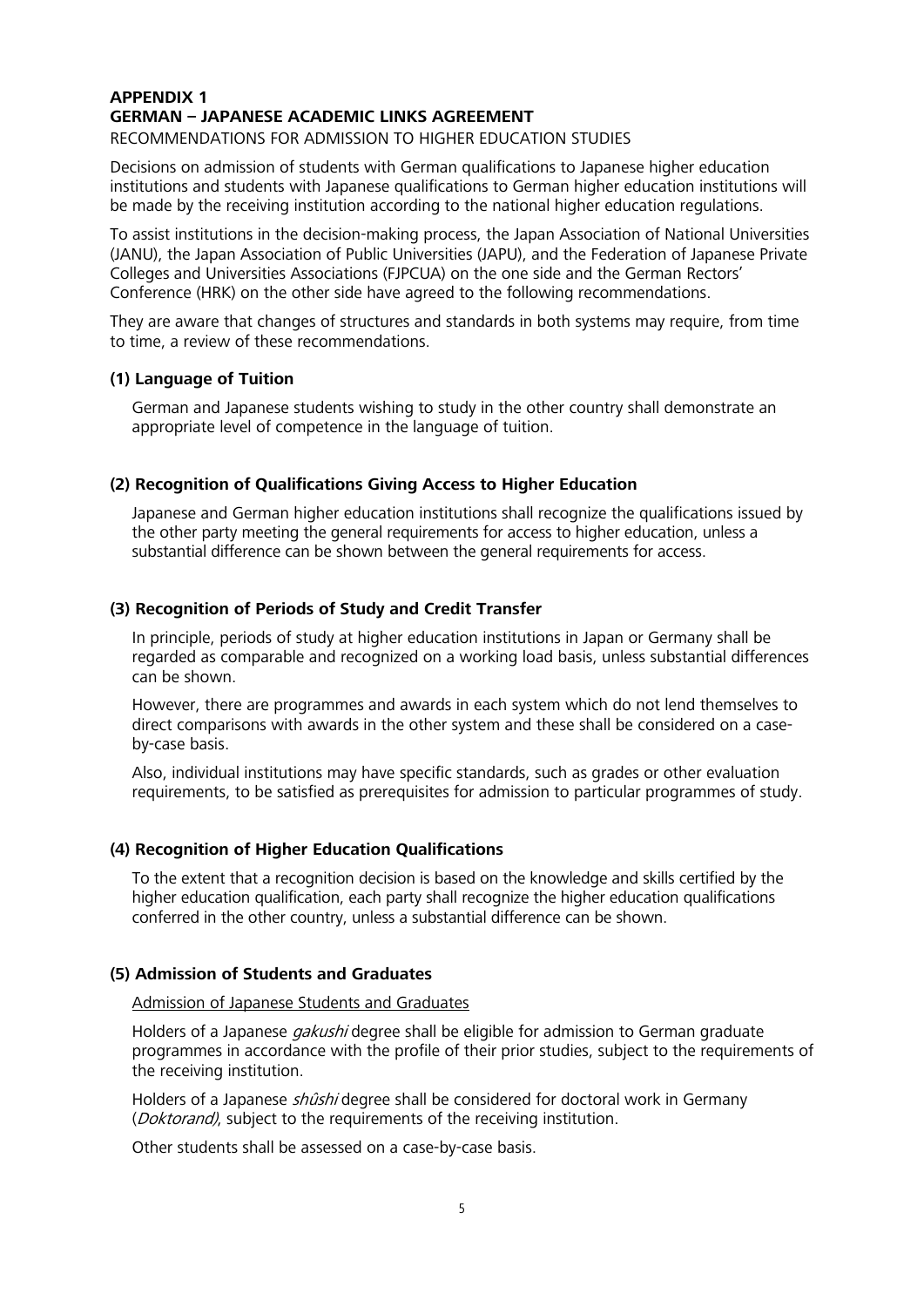Admission of German Students and Graduates

Holders of a German bachelor's degree shall be eligible for admission to Japanese graduate programmes in accordance with the profile of their prior studies, subject to the requirements of the receiving institution.

Holders of a German master's degree shall be considered for doctoral programmes in Japan, subject to the requirements of the receiving institution.

Holders of a German *Diplom* or *Magister* degree or a *Staatsprüfung* shall be considered for doctoral programmes in Japan, subject to the requirements of the receiving institution.

Holders of a German *Diplom FH* shall be eligible for admission to Japanese graduate programmes in accordance with the profile of their prior studies.

Other students should be assessed on a case-by-case basis.

### **(6) Doctoral Degrees**

Doctoral degrees awarded by Japanese and German institutions shall be regarded as being equivalent.

In the context of bi-nationally supervised doctoral thesis ("cotutelle de thèse"), the partner universities recognize the respective selection criteria of the participating institutions.

In order to enhance cooperation at doctoral level, the participating institutions are encouraged to investigate the possibility of employing English as *Lingua franca* in cotutelle procedures.

### **(7) Music and the Arts**

In the disciplines of music and the arts, individual musicianship and artistic talent are, beyond formal requirements, the decisive criteria for admission and have to be demonstrated in special entrance examination procedures.

In Germany, these disciplines are offered at Universities of Art/Music and in specialized Schools /Academies of Music and Schools/Academies of Arts, which are both part of the higher education system. Musicology and history of arts, though, are predominantly offered at universities. Universities of Art/Music and some of the Schools/Academies of Music and Schools/Academies of Arts are also doctorate-granting institutions.

In particular in the field of music (composition, instruments, voice, conducting, etc.) and the arts, the designation of formal awards for corresponding types of qualifications may vary from school to school.

- (1) Holders of a Japanese *Bachelor's degree* in music or the arts shall be eligible for admission
	- to programmes in fields of musical performance or the arts leading to a *Master's degree* ( or a Magister Artium degree or Diplom degree) completed by a Künstlerische Abschlussprüfung or equivalent qualifications, subject to the requirements of the receiving institution. Depending on individual qualifications, applicants may be granted advanced standing, but may also be expected to fulfill specific additional study requirements.
	- to programmes in musicology and arts studies leading to a Master's degree ( or a Magister Artium degree or *Diplom* degree), subject to the requirements of the receiving institution. While advanced standing may be granted, necessary proficiency in various languages and/or other prerequisites may require additional studies.
- (2) Holders of a Japanese *Master's degree* in music or the arts shall be eligible for admission
	- to advanced programmes in fields of musical performance or the arts leading to the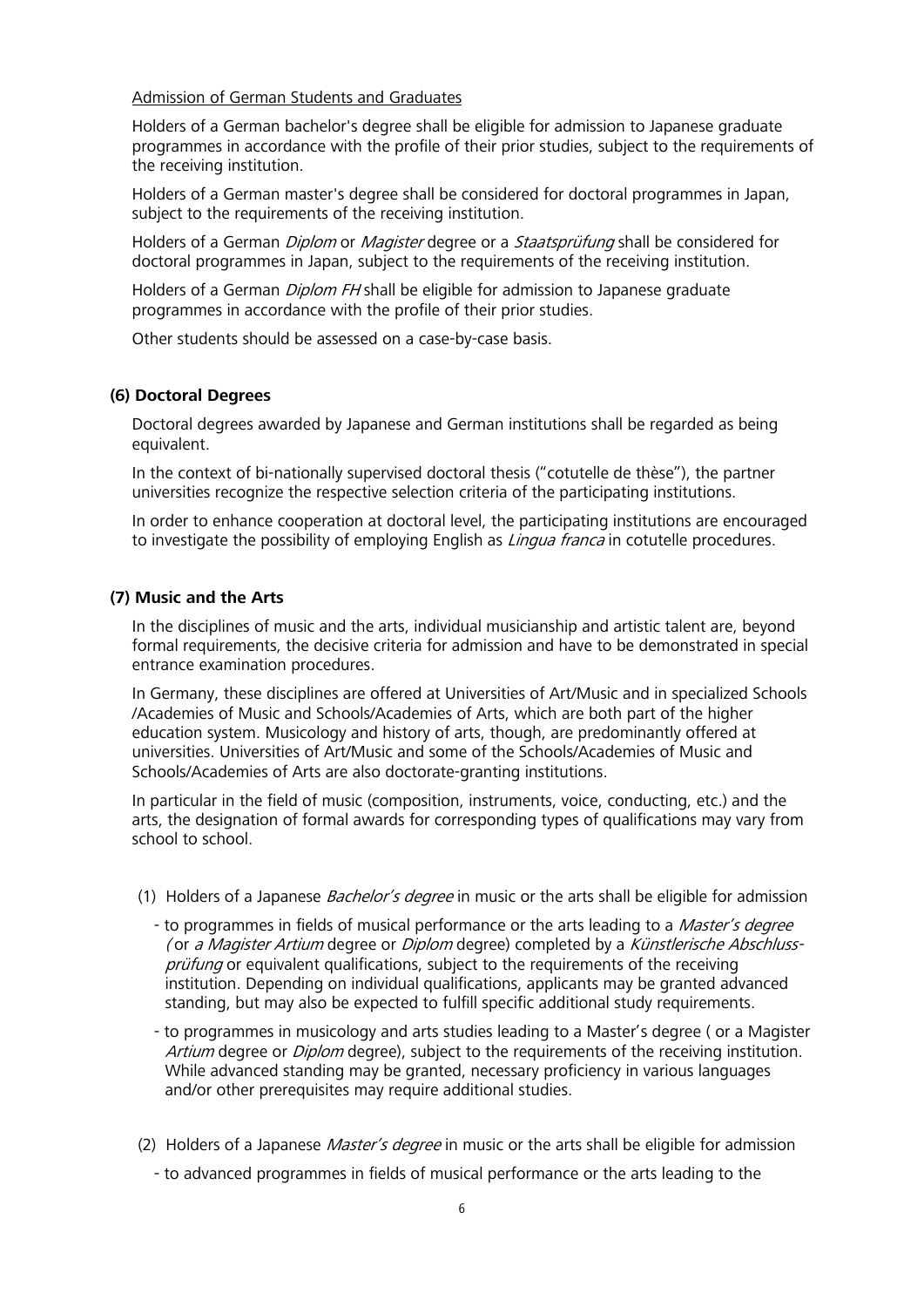Konzertexamen (Concert Examination) or the status of Meisterschüler/in, subject to the requirements of the receiving institution. Depending on individual qualifications, applicants may be expected to fulfill specific additional study requirements.

- to doctoral work in musicology or history of art, subject to the requirements of the receiving institution. Aside from general conditions for doctoral work, necessary proficiency in various languages and/or other prerequisites may require additional studies. Students seeking a doctoral degree may consider prior participation in (parts of) the relevant Master's programme useful for the fulfillment of additional study requirements.
- (3) The German qualification *Diplom* awarded by a university or an equivalent higher education institution in a field of music or the arts should be considered as equivalent to the degree "Master of Arts".
- (4) The German qualification *Konzertexamen* or the status of *Meisterschüler/in* awarded after the completion of advanced studies in a field of music or the arts, or equivalent qualifications, should be considered as equivalent to the degree "Doctor of Musical Art" and "Doctor of Arts", respectively, with regard to relevant professional work as well as qualification for teaching the subject.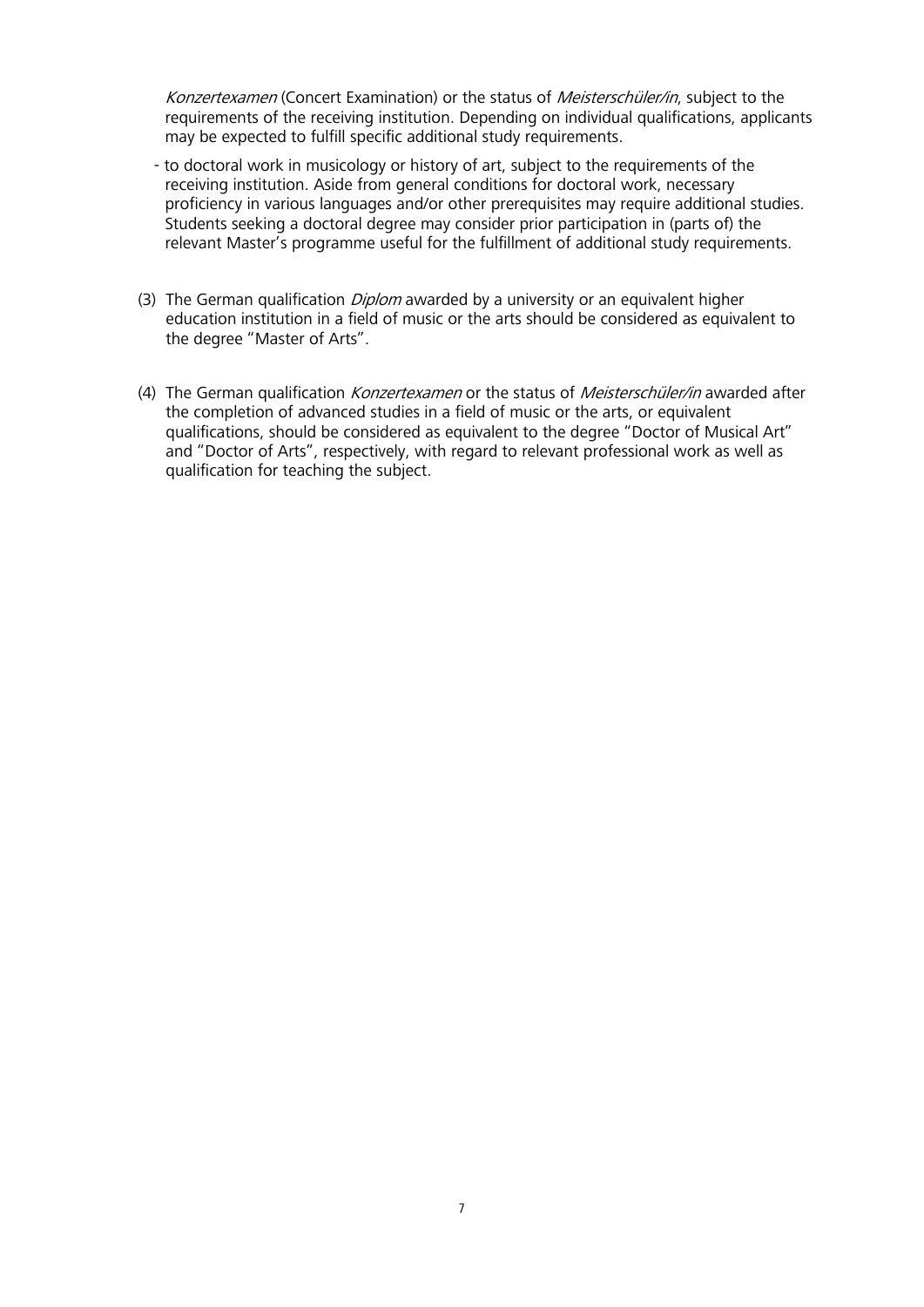## **APPENDIX 2 GENERAL INFORMATION ON THE NATIONAL HIGHER EDUCATION SYSTEMS**

## **INFORMATION ON THE GERMAN HIGHER EDUCATION SYSTEM1**

## **1. Types of Institutions and Institutional Status**

Higher education (HE) studies in Germany are offered at three types of higher education institutions (HEI). 2

- Universitäten (Universities) including various specialized institutions, offer the whole range of academic disciplines. In the German tradition, universities focus in particular on basic research so that advanced stages of study have mainly theoretical orientation and research-oriented components.

- Fachhochschulen (Universities of Applied Sciences) concentrate their study programmes in engineering and other technical disciplines, business-related studies, social work, and design areas. The common mission of applied research and development implies an application-oriented focus of studies, which includes integrated and supervised work assignments in industry, enterprises or other relevant institutions.

- Kunst- und Musikhochschulen (Universities of Art/Music) offer studies for artistic careers in fine arts, performing arts and music; in such fields as directing, production, writing in theatre, film, and other media; and in a variety of design areas, architecture, media and communication.

Higher education institutions are either state or state-recognized institutions. In their operations, including the organization of studies and the designation and award of degrees, they are both subject to higher education legislation.

## **2. Types of Programmes and Degrees Awarded**

Studies in all three types of institutions have traditionally been offered in integrated "long" (onetier) programmes leading to *Diplom*- or *Magister Artium* degrees or completed by a *Staatsprüfung* (State Examination).

Within the framework of the Bologna-Process one-tier study programmes are successively being replaced by a two-tier study system. Since 1998, two-tier degrees (Bachelor and Master) have been introduced in almost all study programmes. These changes designed to provide enlarged variety and flexibility to students in planning and pursuing educational objectives, they also enhance international compatibility of studies.

The German Qualifications Framework for Higher Education Degrees<sup>3</sup>, the German Qualifications Framework for Lifelong Learning<sup>4</sup> and the European Qualifications Framework for Lifelong

<sup>-</sup><sup>1</sup> The information covers only aspects directly relevant to purposes of the Diploma Supplement. All information as of 1 January 2015.

 $2$  Berufsakademien are not considered as higher education institutions, they only exist in some of the Länder. They offer educational programmes in close cooperation with private companies. Students receive a formal degree and carry out an apprenticeship at the company. Some Berufsakademien offer Bachelor courses which are recognized as an academic degree if they are accredited by a German accreditation agency.<br><sup>3</sup> German Oualifications Framework for Higher Education Degrees, Resolution of the Standing Conference of

the Ministers of Education and Cultural Affairs of the Länder in the Federal Republic of Germany of 21

April 2005.<br><sup>4</sup> German Qualifications Framework for Lifelong Learning (DQR). Joint resolution of the Standing Conference of the Ministers of Education and Cultural Affairs of the Länder in the Federal Republic of Germany, the German Federal Ministry of Education and Research, the German Conference of Economics Ministers and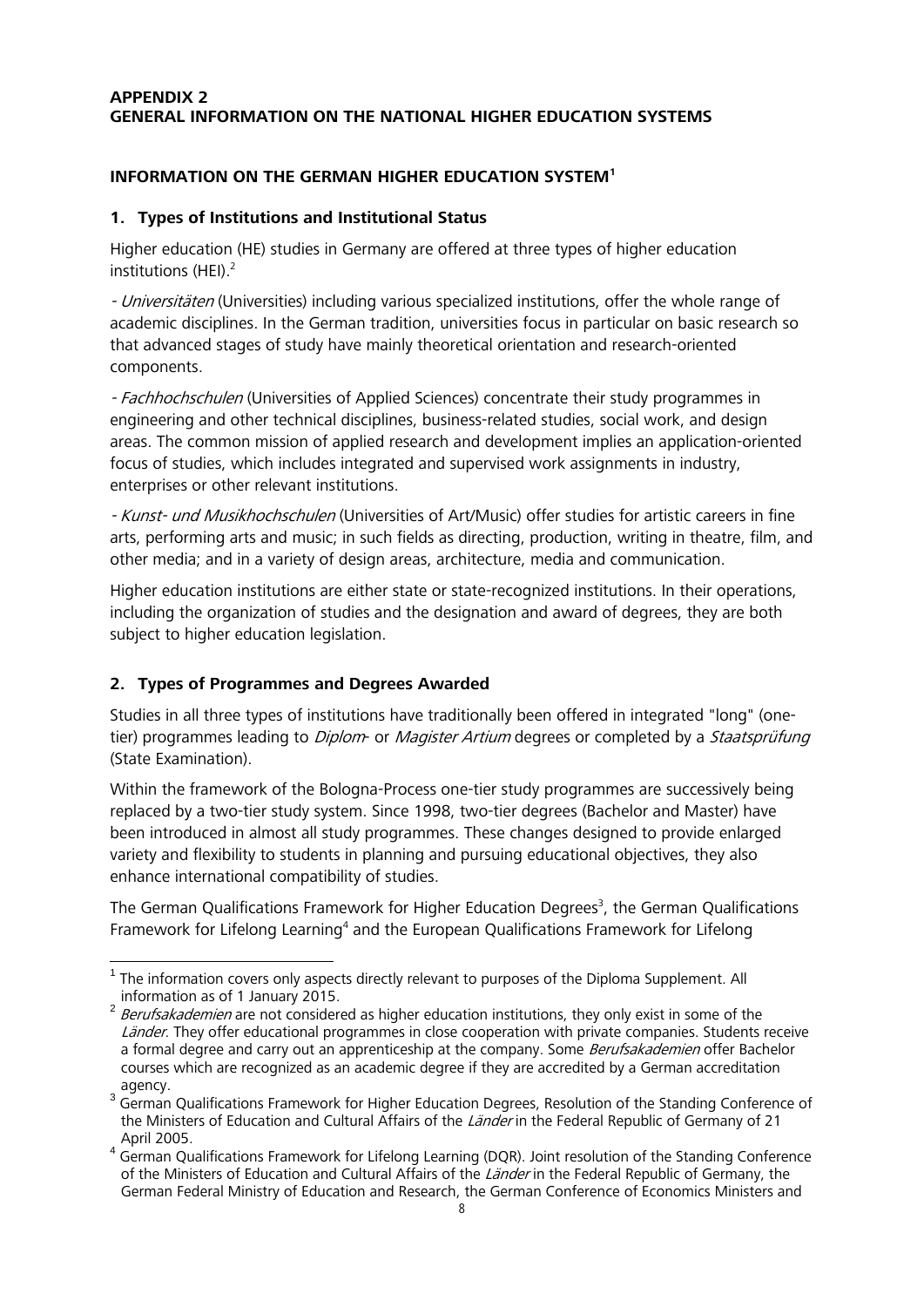Learning<sup>5</sup> describe the degrees of the German higher education system. They contain the classification of the qualification levels as well as the resulting qualifications and competencies of the graduates.

For details cf. Sec. 4.1, 4.2, and 4.3 respectively. Table 1 provides a synoptic summary.

## **3. Approval/Accreditation of Programmes and Degrees**

To ensure quality and comparability of qualifications, the organization of studies and general degree requirements have to conform to principles and regulations established by the Standing Conference of the Ministers of Education and Cultural Affairs of the Länder in the Federal Republic of Germany (KMK).<sup>6</sup> In 1999, a system of accreditation for programmes of study has become operational under the control of an Accreditation Council at national level. All new programmes have to be accredited under this scheme; after a successful accreditation they receive the quality label of the Accreditation Council.<sup>7</sup>

## **4. Organization and Structure of Studies**

The following programmes apply to all three types of institutions. Bachelor's and Master's study courses may be studied consecutively, at various higher education institutions, at different types of higher education institutions and with phases of professional work between the first and the second qualification. The organization of the study programmes makes use of modular components and of the European Credit Transfer and Accumulation System (ECTS) with 30 credits corresponding to one semester.

## **4.1. Bachelor**

Bachelor degree study programmes lay the academic foundations, provide methodological skills and lead to qualifications related to the professional field. The Bachelor degree is awarded after three to four years.

The Bachelor degree programme includes a thesis requirement. Study courses leading to the Bachelor degree must be accredited according to the Law establishing a Foundation for the Accreditation of Study Programmes in Germany.8

First degree programmes (Bachelor) lead to Bachelor of Arts (B.A.), Bachelor of Science (B.Sc.), Bachelor of Engineering (B.Eng.), Bachelor of Laws (LL.B.), Bachelor of Fine Arts (B.F.A.), Bachelor of Music (B.Mus.) or Bachelor of Education (B.Ed.).

The Bachelor degree corresponds to level 6 of the German Qualifications Framework/ European Qualifications Framework.

the German Federal Ministry of Economics and Technology (Resolution of the Standing Conference of the Ministers of Education and Cultural Affairs of the Länder in the Federal Republic of Germany of 15 November 2012). More information at www.dqr.de.

1

<sup>5</sup> Recommendation of the European Parliament and the European Council on the establishment of a European Qualifications Framework for Lifelong Learning of 23 April 2008 (2008/C 111/01 – European

Qualifications Framework for Lifelong Learning – EQF)<br><sup>6</sup> Common structural guidelines of the *Länder* for the accreditation of Bachelor's and Master's study courses (Resolution of the Standing Conference of the Ministers of Education and Cultural Affairs of the Länder in

the Federal Republic of Germany of 10.10.2003, as amended on 04.02.2010) <sup>7</sup> "Law establishing a Foundation 'Foundation for the Accreditation of Study Programmes in Germany'", entered into force as from 26 February 2005, GV. NRW. 2005, nr. 5, p. 45 in connection with the Declaration of the Länder to the Foundation "Foundation: Foundation for the Accreditation of Study Programmes in Germany" (Resolution of the Standing Conference of the Ministers of Education and Cultural Affairs of the *Länder* in the Federal Republic of Germany of 16 December 2004.) <sup>8</sup> See note No 7.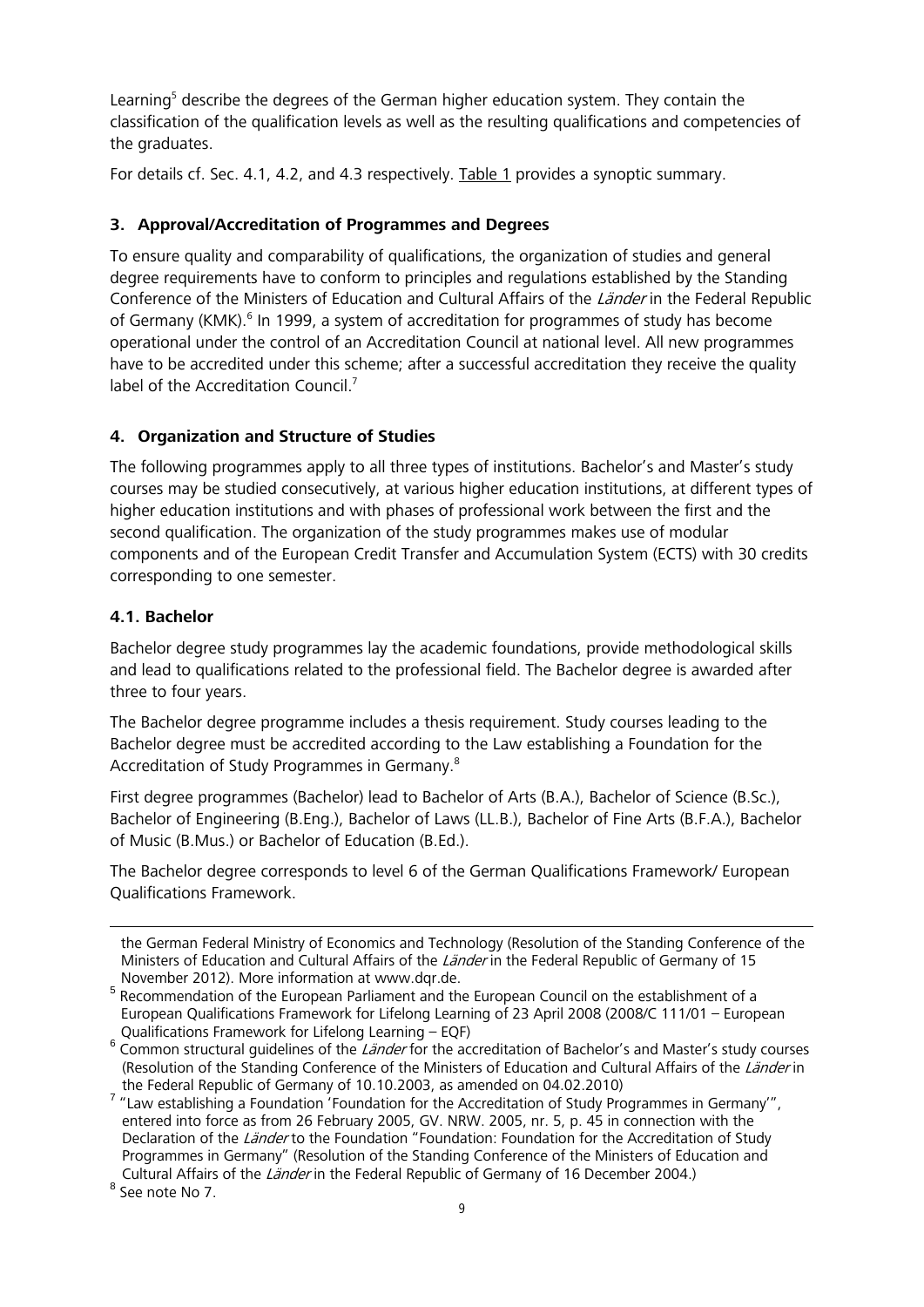## **4.2. Master**

Master is the second degree after another one to two years. Master study programmes may be differentiated by the profile types "practice-oriented" and "research-oriented". Higher education institutions define the profile.

The Master degree study programme includes a thesis requirement. Study programmes leading to the Master degree must be accredited according to the Law establishing a Foundation for the Accreditation of Study Programmes in Germany..9

Second degree programmes (Master) lead to Master of Arts (M.A.), Master of Science (M.Sc.), Master of Engineering (M.Eng.), Master of Laws (L.L.M.), Master of Fine Arts (M.F.A.), Master of Music (M.Mus.) or Master of Education (M.Ed.). Master study programmes which are designed for continuing education may carry other designations (e.g. MBA).

The Master degree corresponds to level 7 of the German Qualifications Framework/ European Qualifications Framework.

## **4.3. Integrated "Long" Programmes (One-Tier): Diplom degrees,** *Magister Artium***,**  *Staatsprüfung*

An integrated study programme is either mono-disciplinary (Diplom degrees, most programmes completed by a *Staatsprüfung*) or comprises a combination of either two major or one major and two minor fields (*Magister Artium*). The first stage (1.5 to 2 years) focuses on broad orientations and foundations of the field(s) of study. An Intermediate Examination (Diplom-Vorprüfung for Diplom degrees; *Zwischenprüfung* or credit requirements for the *Magister Artium*) is prerequisite to enter the second stage of advanced studies and specializations. Degree requirements include submission of a thesis (up to 6 months duration) and comprehensive final written and oral examinations. Similar regulations apply to studies leading to a *Staatsprüfung*. The level of qualification is equivalent to the Master level.

- Integrated studies at *Universitäten* (U) last four to five years (Diplom degree, *Magister Artium*) or 3 to 6.5 years (*Staatsprüfung*). The Diplom degree is awarded in engineering disciplines, the natural sciences as well as economics and business. In the humanities, the corresponding degree is usually the *Magister Artium* (M.A.). In the social sciences, the practice varies as a matter of institutional traditions. Studies preparing for the legal, medical and pharmaceutical professions are completed by a *Staatsprüfung*. This applies also to studies preparing for teaching professions of some Länder.

The three qualifications (Diplom, *Magister Artium* and *Staatsprüfung*) are academically equivalent and correspond to level 7 of the German Qualifications Framework/ European Qualifications Framework. They qualify to apply for admission to doctoral studies. Further prerequisites for admission may be defined by the Higher Education Institution, cf. Sec. 5.

- Integrated studies at Fachhochschulen (FH) / Universities of Applied Sciences (UAS) last four years and lead to a *Diplom* (FH) degree which corresponds to level 6 of the German Qualifications Framework/ European Qualifications Framework. While the FH / UAS are non-doctorate granting institutions, qualified graduates may apply for admission to doctoral studies at doctorate-granting institutions, cf. Sec. 5.

- Studies at Kunst- and Musikhochschulen (Universities of Art/Music etc.) are more diverse in their organization, depending on the field and individual objectives. In addition to *Diplom Magister* 

1

<sup>&</sup>lt;sup>9</sup> See note No 7.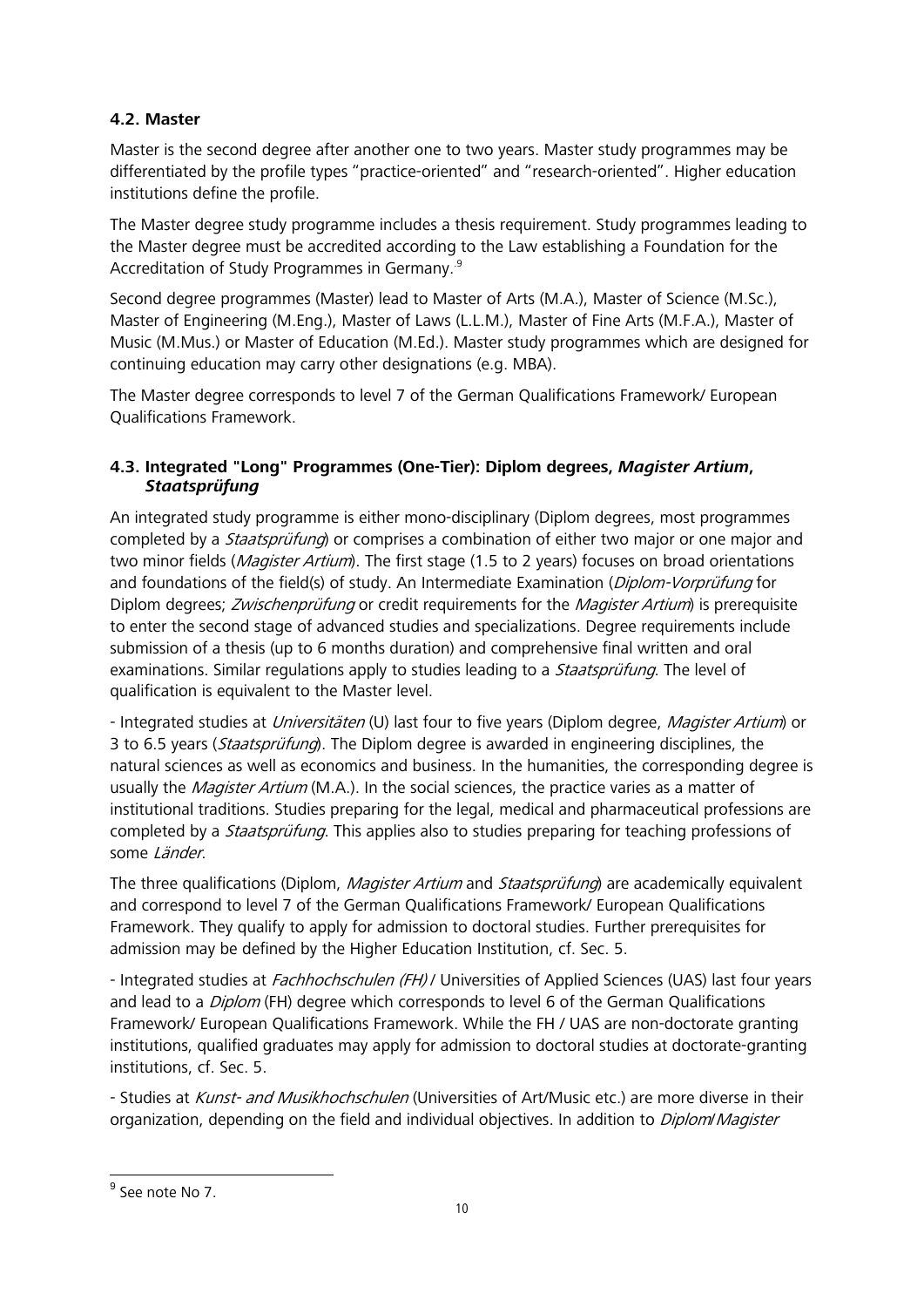degrees, the integrated study programme awards include Certificates and certified examinations for specialized areas and professional purposes.

## **5. Doctorate**

Universities as well as specialized institutions of university standing and some Universities of Art/Music are doctorate-granting institutions. Formal prerequisite for admission to doctoral work is a qualified Master (UAS and U), a Magister degree, a Diplom, a Staatsprüfung, or a foreign equivalent. Comparable degrees from universities of art and music can in exceptional cases (study programmes such as music theory, musicology, pedagogy of arts and music, media studies) also formally qualify for doctoral work. Particularly qualified holders of a Bachelor or a *Diplom (FH)* degree may also be admitted to doctoral studies without acquisition of a further degree by means of a procedure to determine their aptitude. The universities respectively the doctorate-granting institutions regulate entry to a doctorate as well as the structure of the procedure to determine aptitude. Admission further requires the acceptance of the Dissertation research project by a professor as a supervisor.

The doctoral degree corresponds to level 8 of the German Qualifications Framework/ European Qualifications Framework.

## **6. Grading Scheme**

The grading scheme in Germany usually comprises five levels (with numerical equivalents; intermediate grades may be given): "Sehr Gut"  $(1)$  = Very Good; "Gut"  $(2)$  = Good; "Befriedigend" (3) = Satisfactory; "Ausreichend" (4) = Sufficient; "Nicht ausreichend" (5) = Non-Sufficient/Fail. The minimum passing grade is "Ausreichend" (4). Verbal designations of grades may vary in some cases and for doctoral degrees.

In addition, grade distribution tables as described in the ECTS Users' Guide are used to indicate the relative distribution of grades within a reference group.

## **7. Access to Higher Education**

The General Higher Education Entrance Qualification (Allgemeine Hochschulreife, Abitur) after 12 to 13 years of schooling allows for admission to all higher educational studies. Specialized variants (Fachgebundende Hochschulreife) allow for admission at Fachhochschulen (UAS), universities and equivalent higher education institutions, but only in particular disciplines. Access to study programmes at Fachhochschulen (UAS) is also possible with a Fachhochschulreife, which can usually be acquired after 12 years of schooling. Admission to study programmes at Universities of Art/Music and comparable study programmes at other higher education institutions as well as admission to a study programme in sports may be based on other or additional evidence demonstrating individual aptitude.

Applicants with a vocational qualification but without a school-based higher education entrance qualification are entitled to a general higher education entrance qualification and thus to access to all study programmes, provided they have obtained advanced further training certificates in particular state-regulated vocational fields (e.g. Meister/Meisterin im Handwerk, Industriemeister/in, Fachwirt/in (IHK und HWK), staatlich geprüfte/r Betriebswirt/in, staatliche geprüfte/r Gestalter/in, staatlich geprüfte/r Erzieher/in). Vocationally qualified applicants can obtain a Fachgebundende Hochschulreife after completing a state-regulated vocational education of at least two years' duration plus professional practice of normally at least three years' duration, after having successfully passed an aptitude test at a higher education institution or other state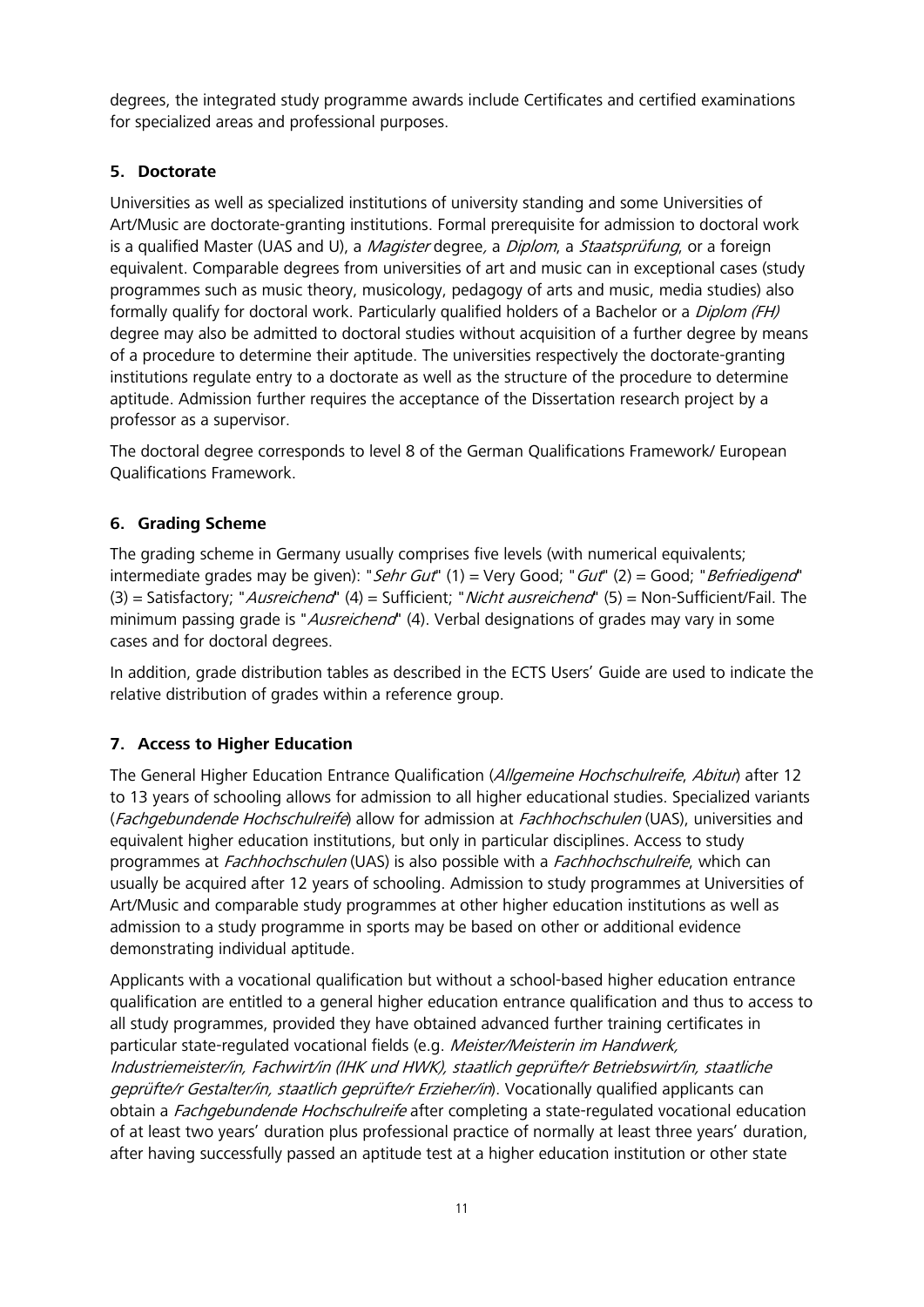institution; the aptitude test may be replaced by successfully completed trial studies of at least one year's duration.10

Higher education institutions may in certain cases apply additional admission procedures.

## **8. National Sources of Information**

- Kultusministerkonferenz (KMK) [Standing Conference of the Ministers of Education and Cultural Affairs of the *Länder* in the Federal Republic of Germany]; Graurheindorfer Str. 157, 53117 Bonn; Fax: +49[0]228/501-229; Phone: +49[0]228/501-0; http://www.kmk.org
- Zentralstelle für ausländisches Bildungswesen (ZaB) [Central Office for Foreign Education as German NARIC]; http://www.kmk.org/zab; E-Mail: zab@kmk.org
- "Documentation and Educational Information Service" as German EURYDICE-Unit, providing the national dossier on the education system (http://www.kmk.org/dokumentation/zusammenarbeit-auf-europaeischer-ebene-im-eurydiceinformationsnetz.html ; E-Mail: eurydice@kmk.org)
- Hochschulrektorenkonferenz (HRK) [German Rectors' Conference]; Ahrstrasse 39, D-53175 Bonn; Fax: +49[0]228/887-110; Phone: +49[0]228/887-0; www.hrk.de; E-Mail: post@hrk.de
- "Higher Education Compass" of the German Rectors' Conference features comprehensive information on institutions, programmes of study, etc. (www.higher-education-compass.de )

<sup>1</sup> <sup>10</sup> Access to higher education for applicants with a vocational qualification, but without a school-based higher education entrance qualification (Resolution of the Standing Conference of the Ministers of Education and Cultural Affairs of the Länder in the Federal Republic of Germany of March 2009)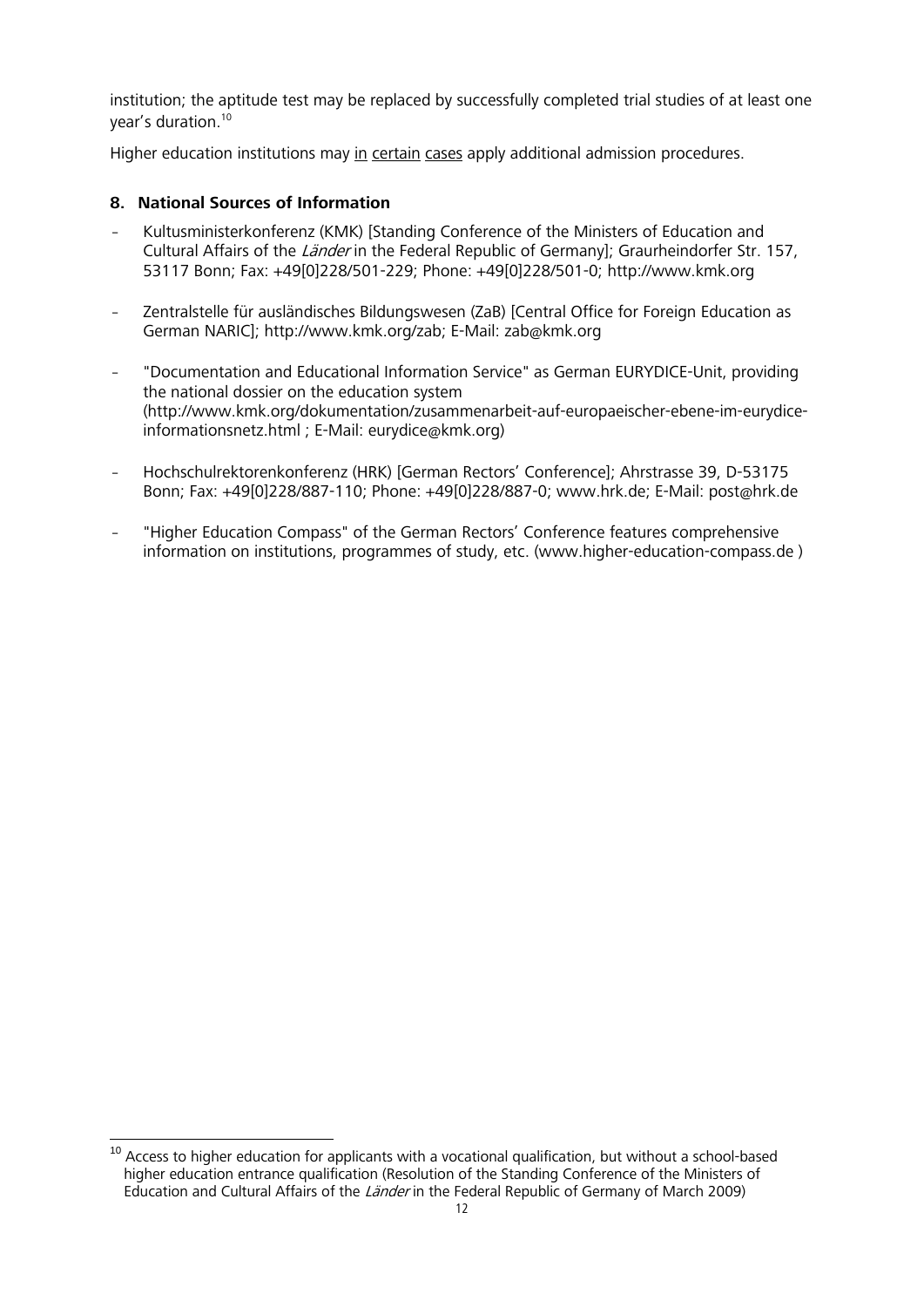### **Table 1: Institutions, Programmes and Degrees in German Higher Education**

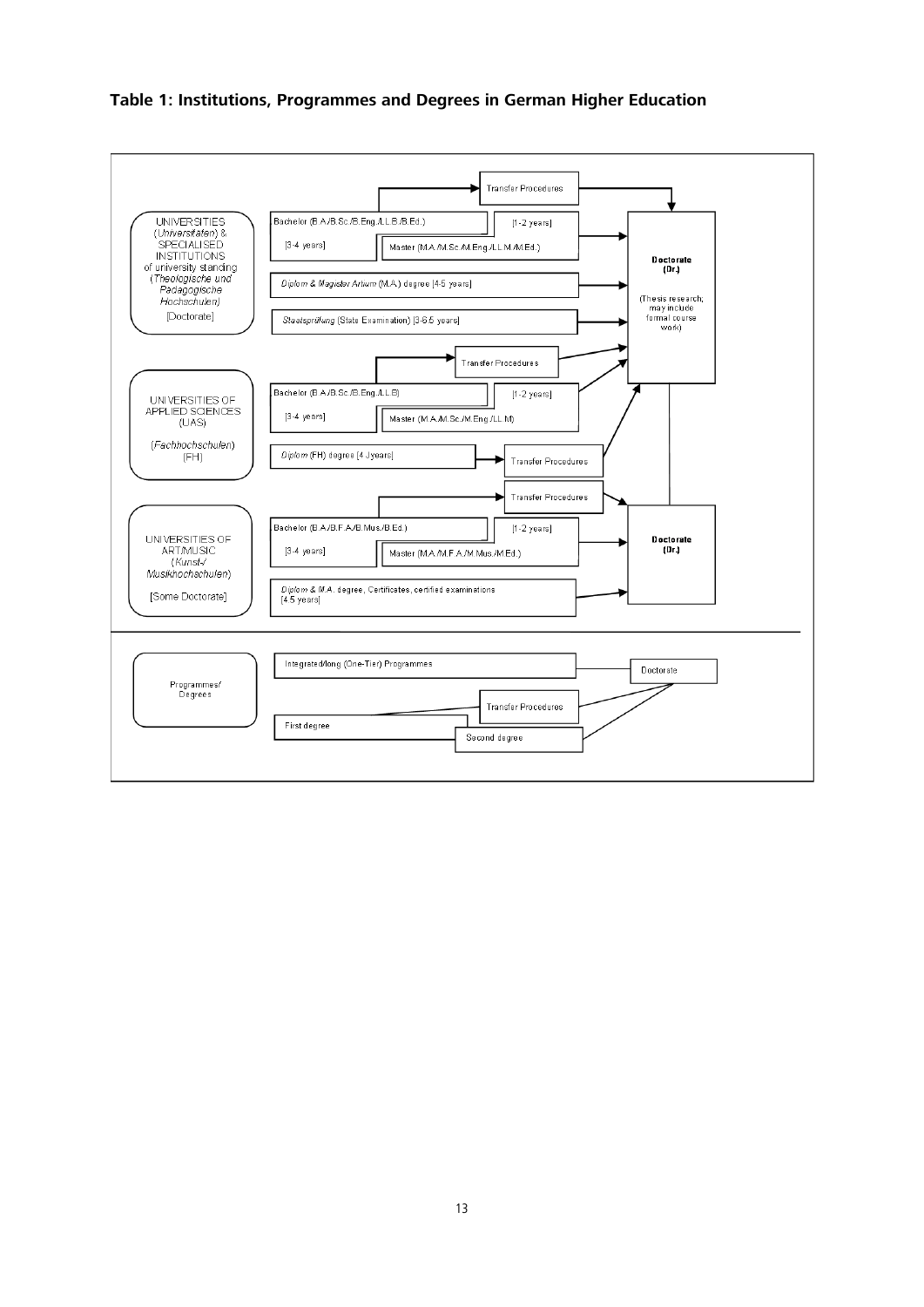### **INFORMATION ON THE JAPANESE HIGHER EDUCATION SYSTEM**

### **1. Overview of the Japanese higher education system**

Japanese universities are divided into three categories according to their founding entities: national universities originally founded by the national government (today each national university's founding entity is its respective national university corporation); public universities founded by local governments or public university corporations; and private universities founded by educational corporations. There are also other types of higher education institutions, such as colleges of technology providing five-year practical and creative education designed to prepare students to seek professional careers immediately after graduation, as well as advanced courses of special training schools (specialized vocational training colleges) aiming to develop skills necessary for professional or daily lives and increase literacy.

### **2. Types of higher education institutions and degrees they award**

### **2.1. Types of higher education institutions and degrees**

### - Universities and graduate schools

Universities and graduate schools award bachelor's, master's, doctoral, and professional degrees to their graduates.

Universities award bachelor's degrees to students upon their completion of bachelor's programs. After that, master's degrees and doctoral degrees are conferred on students who have completed master's programs and doctoral programs, respectively. In addition, professional degrees, which are equivalent to master's degrees, are awarded to students at the time of their completion of professional graduate programs.

Universities may award doctoral degrees to individuals who are recognized as having the same academic ability as those who have passed the doctoral thesis review and examinations that their graduate schools conduct and who have earned doctoral degrees, regardless of whether they have actually enrolled in doctoral programs.

### - Junior colleges

Junior colleges confer on their graduates associate degrees.

Qualifications of Post-Secondary Non-University Education

### - Colleges of technology

Colleges of technology award the title of Associate to their graduates.

### - Professional Training College (Specialized Training College, Postsecondary School)

Those who have completed the professional training college (specialized training college, postsecondary school) approved by the Minister of Education, Culture, Sports, Science and Technology may qualify as holders of the Diploma or Advanced Diploma.

### **2.2. Awarding of degrees by the National Institution for Academic Degrees and University Evaluation (NIAD-UE)**

NIAD-UE awards bachelor's degrees to learners who have, after graduating from a junior college, a college of technology or a professional training college, acquired academic credits to fulfill the prescribed requirements according to the NIAD-UE's criteria and have sufficient academic attainments in the particular disciplinary field. Credits can be earned by participating in an undergraduate program at a university in Japan as a non-matriculated student or in a NIAD-UE approved advanced program offered by a junior college or a college of technology. NIAD-UE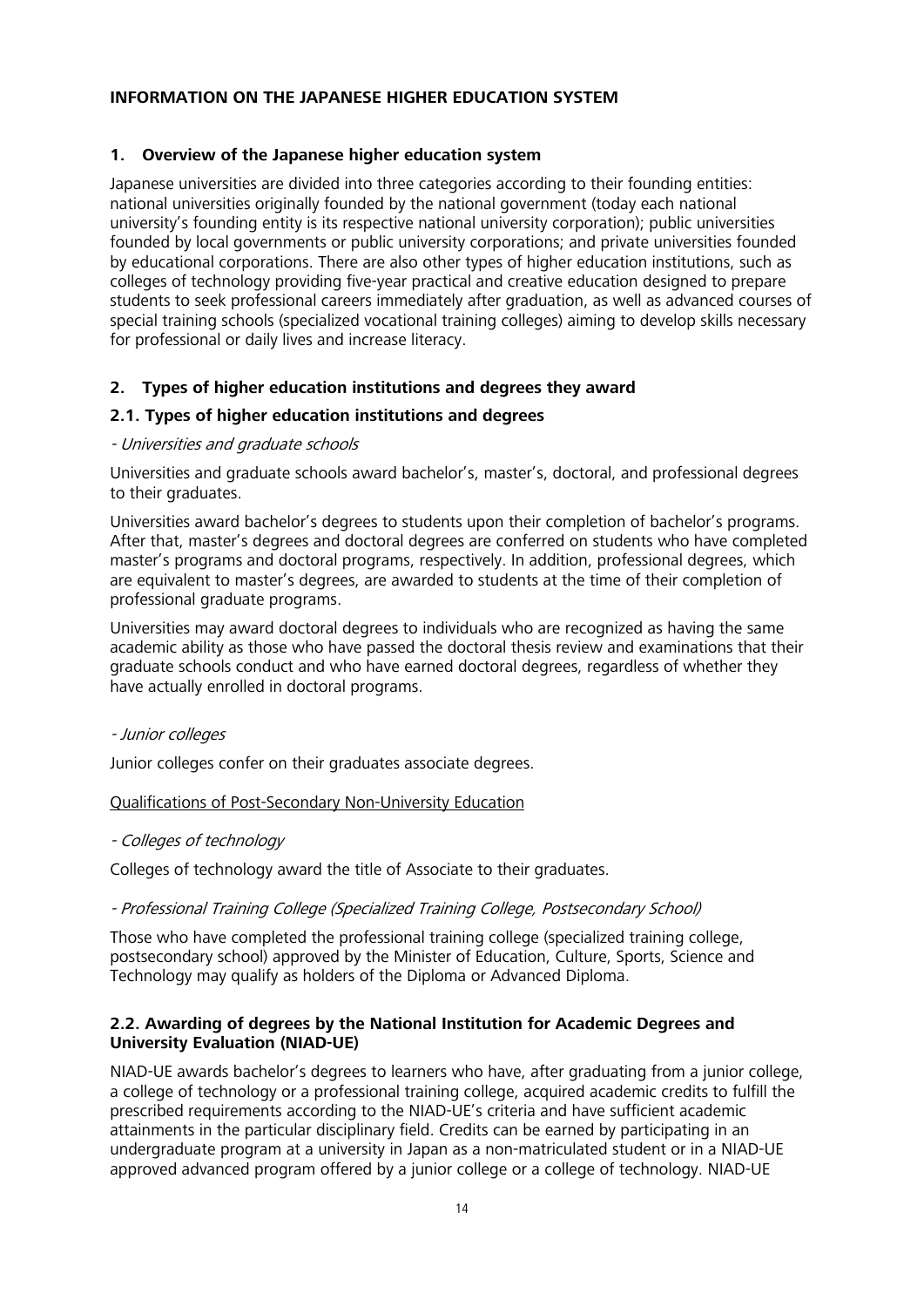evaluates applicants' academic ability by examination of earned academic credits and a submitted work such as thesis, work of art or musical performance.

NIAD-UE awards bachelor's, master's, and doctoral degrees to those who successfully complete a program at the NIAD-UE recognized educational institutions which have been established by ministers other than the Minister of Education, Culture, Sports, Science and Technology and provide education equivalent to a university undergraduate program or a graduate school's master's or doctoral program. NIAD-UE evaluates applicants academic ability by examination of earned academic credits. Applicants for master's and doctoral degrees are required to defend their theses.

### **2.3. Standard periods necessary for earning a degree**

Bachelor's degree: four years

Master's or professional degree: two years after earning a bachelor's degree Doctoral degree: five years after earning a bachelor's degree

### **2.4. Requirements for graduation and program completion**

(1) Bachelor

To graduate from bachelor's programs, students are required to study in a university for at least four years and obtain 124 credits or more.

#### (2) Master

To complete master's programs, students are required to study in a graduate school for at least two years (or one year for students with outstanding achievements), obtain 30 credits or more, receive necessary research guidance, pass the review of their master's theses or research results concerning specific themes as well as relevant examinations, depending on the purposes of the graduate programs they are enrolled in.

### (3) Professional

To complete professional degree programs, students are required to study in a professional graduate school for at least two years, obtain 30 credits or more, and attend other relevant courses.

#### (4) Doctoral

To complete doctoral programs, students are required to study in a graduate school for at least five years (or three years for students with outstanding achievements), obtain 30 credits or more, receive necessary research guidance, and pass the review of their doctoral theses and relevant examinations.

### **2.5. Requirements for earning a credit**

For each course, 45 class hours of study is calculated as one credit.

### **3. Admission qualifications**

In Japan, qualifications necessary for entering universities are set forth by such laws as the School Education Law. Each university recruits students on the basis of the admission standards that it set in compliance with the university admission qualifications stipulated by said laws.

### **3.1. Qualifications for entering universities**

Those who have completed 12 years of school education, such as graduates from high schools or secondary schools, are eligible to enter universities. However, those with particularly outstanding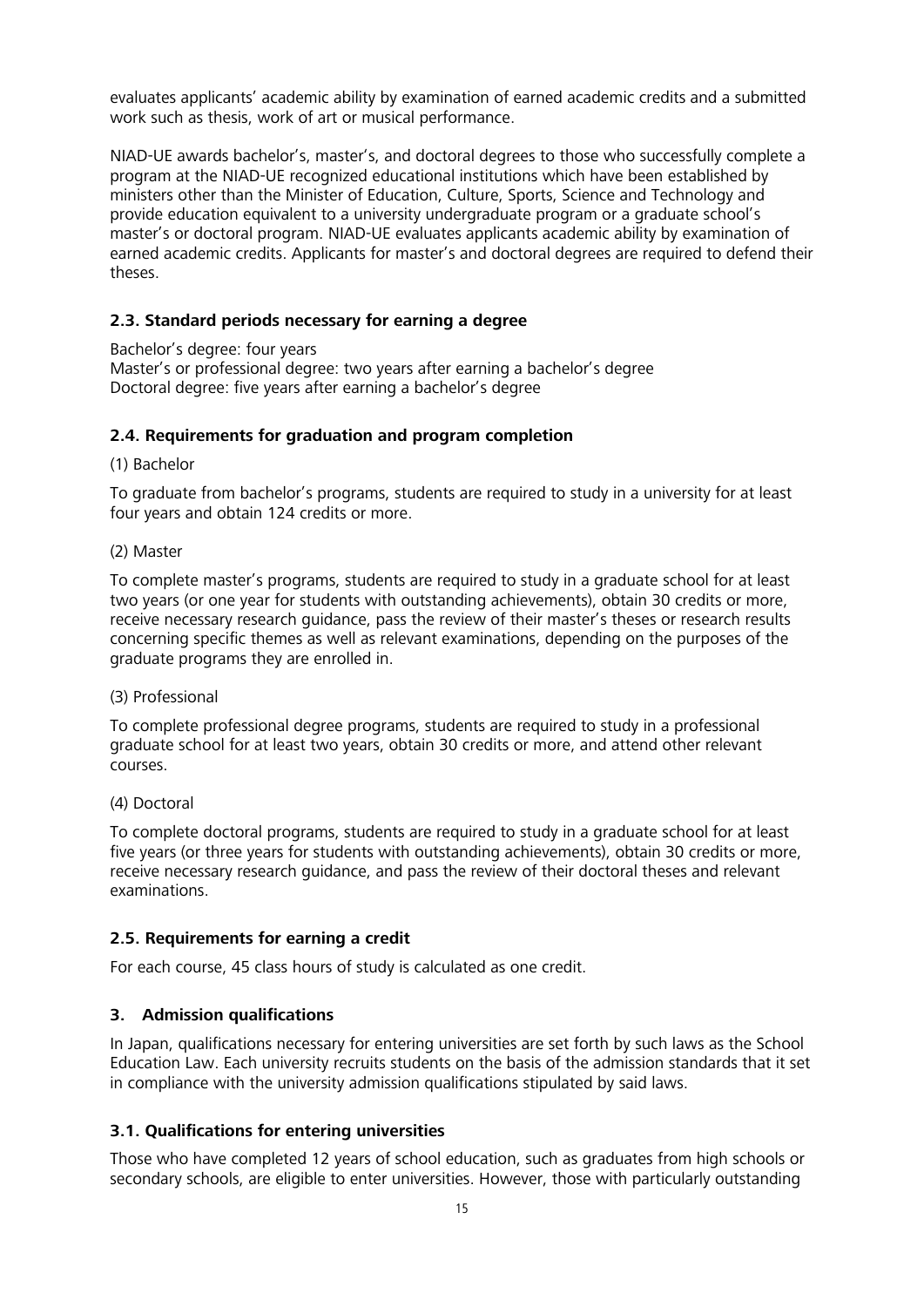qualities are recognized as eligible for university admission after completing 11 years of school education.

Described below are details of qualifications of eligible individuals.

- (1) Those who have graduated from high schools or secondary schools
- (2) Those who have completed the advanced courses of special needs school or the third year of the colleges of technology
- (3) Those who have completed 12 years of school education overseas
- (4) Those who have passed a 12-year education equivalency examination given overseas
- (5) Those who have completed schools for children of foreign nationals in Japan which are designated as being equivalent to overseas high schools
- (6) Those who have completed school education at overseas education institutions that are designated as equivalent to high school
- (7) Those who have completed the advanced courses of designated special training schools
- (8) Those who have completed schools, etc. that were founded under Japan's pre-war education system
- (9) Those who hold overseas university admission qualifications such as the International Baccalaureate, the Abitur, and French baccalauréat
- (10) Those who have completed 12 years of school education in schools for children of foreign nationals in Japan that are authorized by international accrediting organizations (WASC, CIS, ACSI)
- (11) Those who have passed the high school equivalency examination (former university entrance qualification examination)
- (12) Those who have completed 12 years of school education in high schools etc. and have been admitted as a result of an individual university's own selection procedures

### **3.2. Qualifications for entering graduate schools (qualifications for enrolling in master's programs or the first stage of doctoral programs)**

Those who have completed 16 years of school education, such as those who have graduated from universities or who are deemed by the Minister of Education, Culture, Sports, Science and Technology to have abilities that are equivalent to or higher than a university graduate, are eligible to enroll in master's programs or the first stage of doctoral programs. However, those with particularly outstanding qualities are recognized as eligible to enroll in relevant graduate programs after completing 15 years of school education.

Described below are details of qualifications of eligible individuals.

- (1) Those who have graduated from universities
- (2) Those who have been awarded a bachelor's degree by the National Institution for Academic Degrees and University Evaluation
- (3) Those who have completed 16 years of school education overseas
- (4) Those who have completed 16 years of school education of other countries by taking correspondence courses in Japan that are offered by schools in such other countries
- (5) Those who have completed school education provided by foreign schools in Japan that are designated as equivalent to foreign universities (Locations in Japan of a foreign university designated by the Minister of Education, Culture, Sports, Science and Technology)